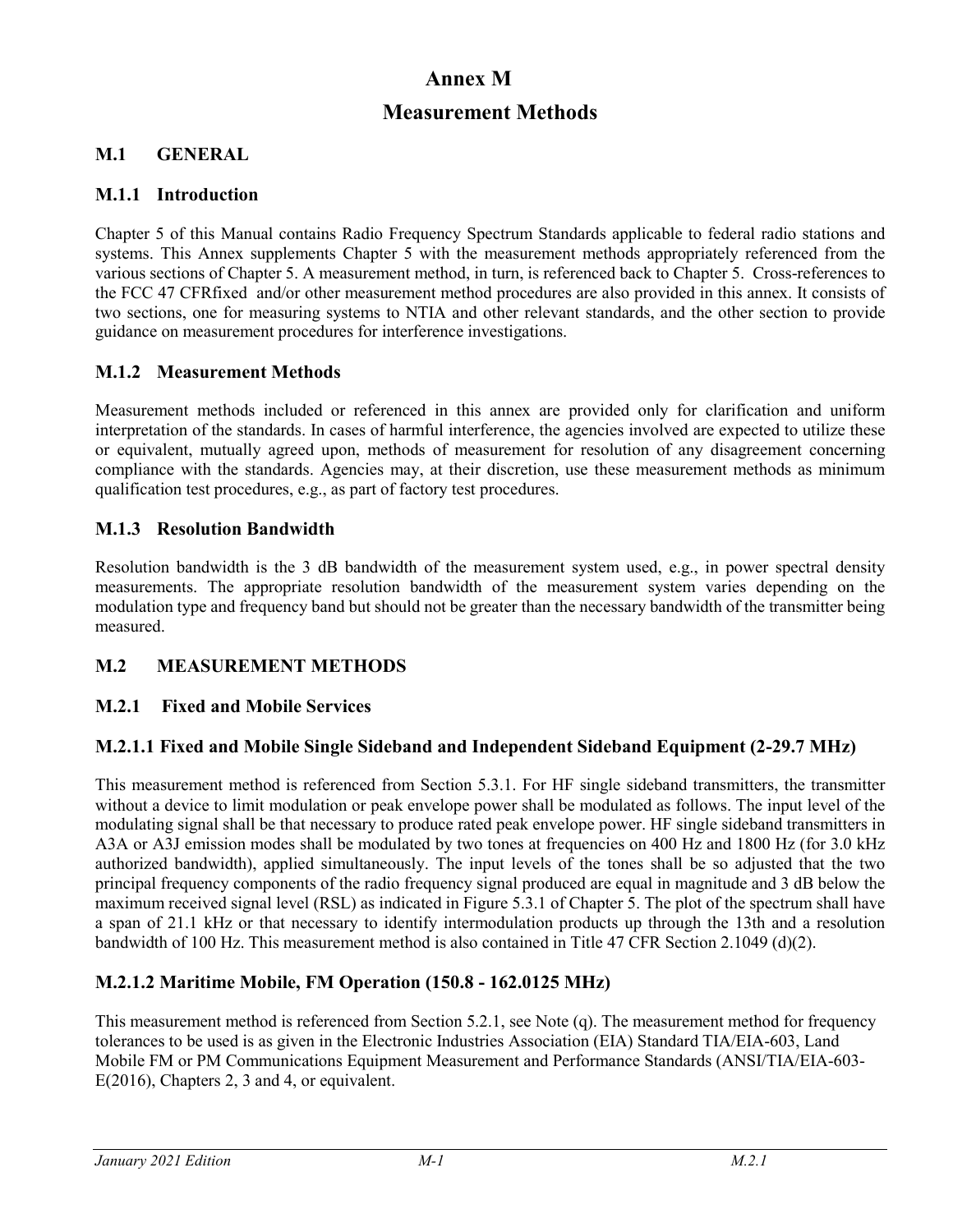### **M.2.1.3 Fixed Services (406.1 - 420 MHz, 932 - 935/941 - 944 MHz, and 1.71 - 15.35 GHz)**

1. Transmitter Standards

a. Measurement Method for Frequency Tolerance of Transmitter (referenced from Section 5.2.1, see Note (u)): A sample of the unmodulated carrier at the center frequency should be measured with equipment having an accuracy of at least five times that of the minimum to be measured.

b. Measurement Method for Unwanted Emissions of Transmitters Employing Digital Modulation Techniques (referenced from Section 5.5.3): A sample of the transmitter output at the interface point with the antenna transmission line shall be measured using a measurement system with 4 kHz resolution bandwidth. The full unmodulated carrier power output is used as the transmitter average output reference.

c. Measurement of the unwanted emissions shall be made from the lowest radio frequency generated by the equipment to the third harmonic of the carrier with the transmitter modulated as follows:

(1) Analog-white noise generator in accordance with EIA RS-252A recommended loading levels.

(2) Digital-pseudorandom code generator with appropriate loading levels and format.

2. Receiver Standards

a. Receiver Unwanted Signals Measurement Method, (referenced from Section 5.3.3): Couple two signal generators to the input of the receiver and connect a spectrum analyzer to the baseband output. The unmodulated output of one signal generator (desired signal) on the assigned frequency shall be adjusted to reduce the baseband noise by 3 dB as observed on the spectrum analyzer. The unmodulated output of the second signal generator (unwanted signals) shall be adjusted to 70 dB above that of the desired signal. The output frequency of the unwanted signals shall be varied over a range of  $\pm 1$  percent of the assigned frequency excluding frequencies within the receiver 60 dB selectivity bandwidth.

b. At each receiver response of the unwanted frequency, adjust the output of the unwanted signal generator for a 3 dB reduction in baseband noise. The difference, expressed in dB, in the output levels of the two signal generators is the unwanted signal attenuation.

### **M.2.1.4 Land Mobile, Single Channel Narrowband Operations (220 - 222 MHz)**

1. This measurement method is referenced from 5.3.4. A sample of the unmodulated carrier at the center frequency should be measured with equipment having an accuracy of at least five times that of the minimum to be measured.

2. Measurement Method for Resolution Bandwidth. The resolution bandwidth of the instrumentation used to measure the emission power shall be 100 Hz for measuring emissions up to and including 250 kHz from the edge of the authorized bandwidth, and 10 kHz for measuring emissions more than 250 kHz from the edge of the authorized bandwidth. If a video filter is used, its bandwidth shall not be less than the resolution bandwidth. The power level of the highest emission within the channel to which the attenuation is referenced shall be remeasured for each change in resolution bandwidth.

3. Additional guidelines may be obtained from the latest revision of Electronic Industries Association (EIA) TSB-57, Sideband Spectrum Measurement Procedure for Transmitters Intended for Use in the 220-222 MHz Band. Modulation is referenced to FCC regulations (CFR 47 2.1047).

### **M.2.1.5 Analog or Digital FM/PM Operations**

1. Wideband (29.7 - 50, 162 - 174, and 406.1 - 420 MHz)

a. Measurement Methods for Transmitter Frequency Deviation and Receiver Conducted Spurious Emissions, All Station Classes and Bands, (referenced from Section 5.3.6): The prescribed measurement methods to be used are given in the latest revision of Electronic Industries Association (EIA) Standard TIA/EIA-603, Land Mobile FM or PM Communications Equipment Measurement and Performance Standards (ANSI/TIA/EIA-603-E/(2016), Chapters 2, 3 and 4.

The present EIA measurement methods were written for analog systems. Some of these methods are not appropriate for digital systems. Appropriate analog to digital or digital to analog test sets will have to be used.

b. Measurement Method for Frequency Tolerance, (referenced from Section 5.2.1, see Note (i)): An unmodulated standard input signal source, adjusted to the standard input frequency as specified in the latest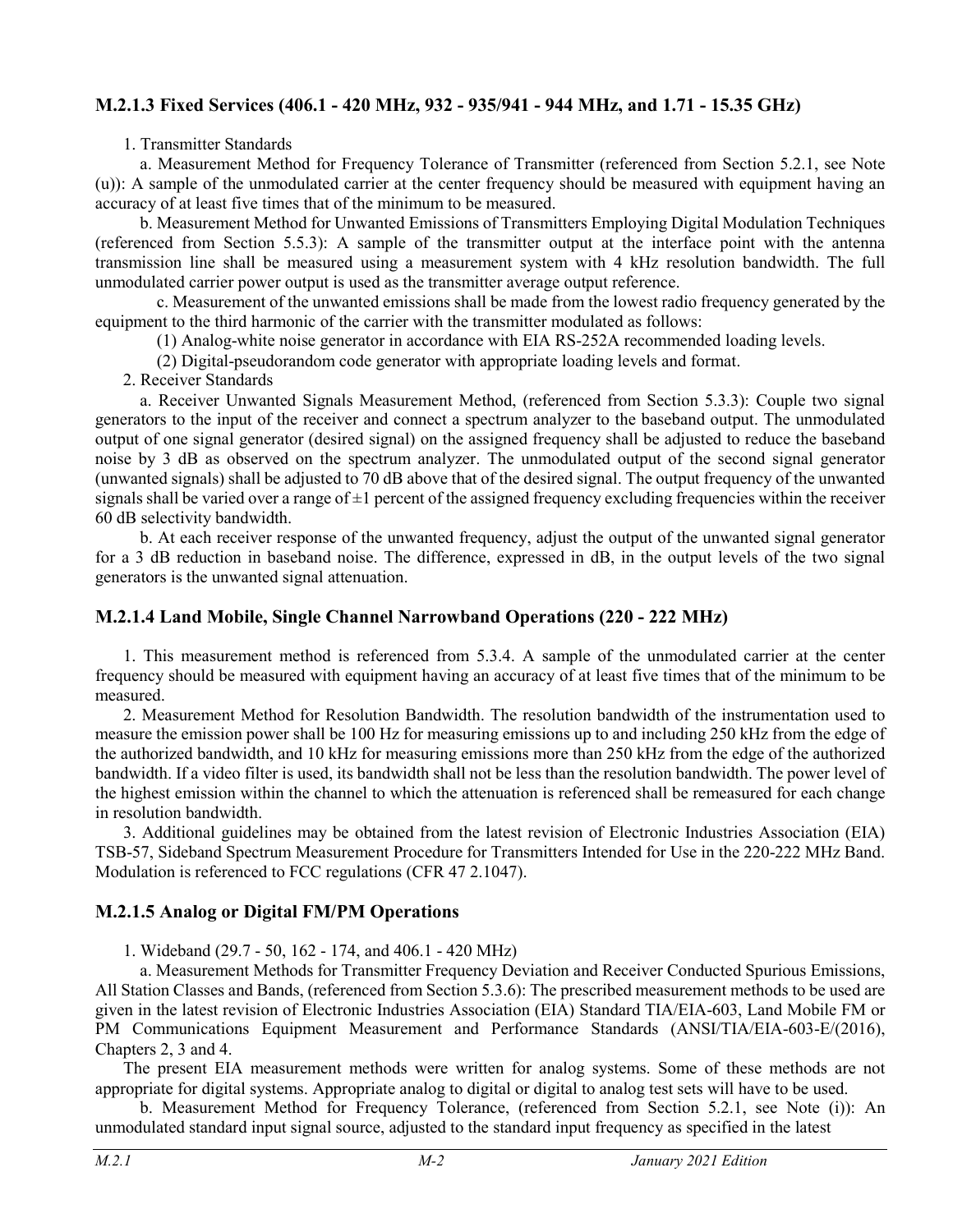revision of Electronic Industries Association (EIA) Standard RS-204, Minimum Standards for Land Mobile Communications FM or PM Transmitter, 25 - 866 MHz shall be connected to the receiver under test and adjusted for an output of 20 dB above the receiver sensitivity. The center frequency of the IF passband shall be measured with equipment having a degree of accuracy of at least five times the minimum tolerance to be measured.

2. Narrowband (138 - 150.8, 162 - 174, and 406.1 - 420 MHz Bands)

a. Transmitter and Receiver Measurement Methods (referenced from Section 5.3.7): The measurement methods to be used are as given in the Telecommunications Industries Association standard TIA/EIA-603-E(2016) for narrowband analog equipment, and TIA-102.CAAA-E(2016) for narrowband digital equipment. Where these methods are not specified for a particular system type, appropriate test procedures should be applied.

3. Digital 6.25 kHz Channel Equipment in the 406.1-420 MHz band.

a. Transmitter and Receiver Measurement Methods (referenced from Section 5.3.11): The reference level for showing compliance with the equipment emission mask shall be established using a resolution bandwidth sufficiently wide (usually two or three times the channel bandwidth) to capture the true peak emission of the equipment under test. In order to show compliance with the emission mask up to and including 50 kHz removed from the edge of the authorized bandwidth, adjust the resolution bandwidth to 100 Hz with the measuring instrument in a peak hold mode. A sufficient number of sweeps must be measured to ensure that the emission profile is developed. If video filtering is used, its bandwidth must not be less than the instrument resolution bandwidth. For frequencies more than 50 kHz removed from the edge of the authorized bandwidth a resolution of at least 100 kHz must be used for frequencies below 1000 MHz. Above 1000 MHz the resolution bandwidth of the instrumentation must be at least 1 MHz.

b. The measurement method to be used for the receiver standards are as given in the Telecommunications Industry Association standard TIA-102.CAAA-B for narrowband digital equipment.

c. Where these methods are not specified for a particular system type, appropriate test procedures should be applied.

#### **M.2.1.6 Telemetry, Terrestrial Operations (1435-1525, 2200-2290, 2310-2320, 2345-2395, 4400- 4940, and 5091-5150 MHz Bands)**

The bandwidth measurements are performed using a spectrum analyzer (or equivalent device) with the following settings: 30-kHz resolution bandwidth, 300-Hz video bandwidth, and no max hold detector or averaging. These settings are different than those in earlier versions of the Telemetry Standards. The settings were changed to get more consistent results across a variety of bit rates, modulation methods, and spectrum analyzers. This measurement method is referenced in Appendix A.5.2 of Chapter 2 in IRIG-106-17.

#### **M.2.1.7 Wideband and Narrowband Emission Level and Temporal Measurements in the Navstar Global Positioning System Bands**

1. The wideband and narrowband radiated equivalent isotropically radiated power (EIRP) levels in the 1164- 1240 MHz and 1559-1610 MHz frequency bands are to be measured for systems operating in the frequency bands: 390-413 MHz, and 960-1710 MHz. The following guidelines are to be used in measuring the wideband and narrowband EIRP levels:

a. The radiated EIRP levels in these frequency bands are to be measured using a root mean square (RMS) spectrum analyzer detector function.

b. The wideband emission levels are to be measured using a 1 MHz resolution bandwidth.

c. The narrowband emission levels are to be measured using a 1 kHz resolution bandwidth.

d. For the wideband emission measurement, the RMS levels are to be measured using a 2 millisecond averaging time over each 1 MHz segment.

e. The video bandwidth of the spectrum analyzer should not be less than the resolution bandwidth.

f. The measurement system must have a noise floor of approximately -141 dBW as measured in a 1 MHz resolution bandwidth.

2. The following guidelines are to be used in measuring the temporal characteristics of the emissions in the 1164.45-1188.45 MHz, 1215.6-1239.6 MHz, and 1563.42-1587.42 MHz bands:

a. The system under test should be tuned to its assignable channel that is closest to the GPS frequency band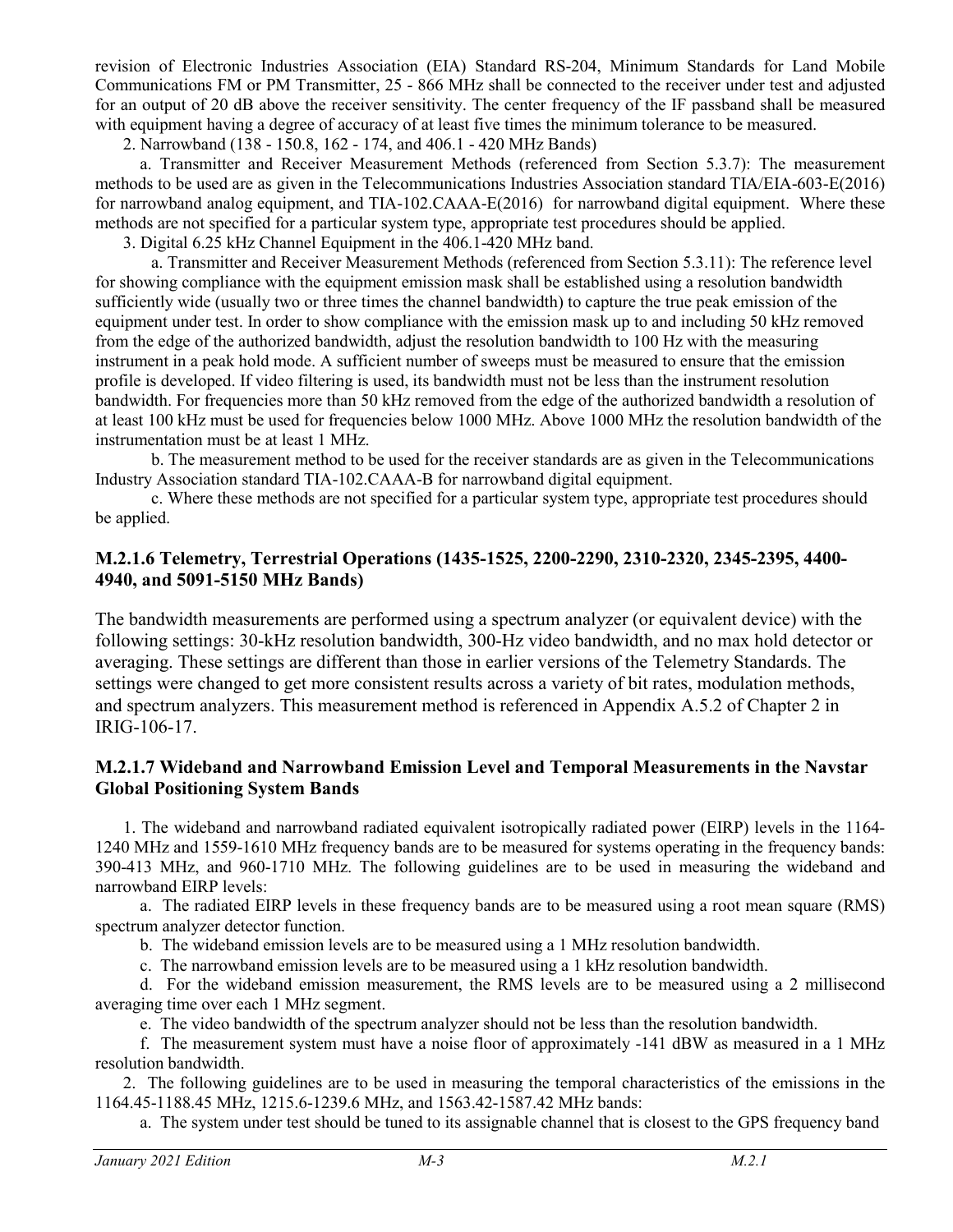under consideration.

b. A time-domain measurement of the waveform envelope in a 20 MHz bandwidth can be measured using an antenna with appropriate gain and frequency response characteristics connected to either a notch filter or a bandstop filter. The filter is connected to a low noise amplifier (LNA) that operates across the frequency range of at least 1100-1600 MHz. The LNA is connected to a vector signal analyzer (VSA).

c. Tune the VSA sequentially to the 1164.45-1188.45 MHz, 1215.6-1239.6 MHz, and 1563.42-1587.42 MHz bands and perform time-domain measurements using the full VSA bandwidth of 36 MHz.

d. Subsequent to the data capture, the time-domain waveform envelopes are processed in a 20 MHz bandwidth.

e. Alternative techniques to perform these measurements should be provided to NTIA for review.

### **M.2.2 Radar Spectrum Engineering Criteria (RSEC)**

### **M.2.2.1 General including RSEC-A**

This measurement method is referenced from Section 5.5.1. NTIA Technical Report TR-05-420 titled "*Measurement procedures for the radar spectrum engineering criteria (RSEC)*" should be used for radar emission measurements by federal agencies or other parties seeking system certification by NTIA. It describes techniques for measuring radar spectrum-related parameters and characteristics for compliance with the RSEC. Measurements for both conventional and advanced radar types are addressed. The report can be downloaded at: [http://www.its.bldrdoc.gov/publications/2450.aspx.](http://www.its.bldrdoc.gov/publications/2450.aspx)

### **M.2.2.2 RSEC B**

This measurement method is referenced from Section 5.5.2. In order to coordinate radar operations in the field, an accurate measurement of the operating frequency is necessary. An accuracy of 1 ppm is desirable, although, for most radars 100 ppm is adequate. Of comparable importance is the capability to measure pulse rise time and spectrum occupancy. Accordingly, each Federal agency shall have access to the instrumentation necessary to make a frequency measurement to at least 100 ppm to measure time and frequency parameters necessary to determine conformance with these criteria. For fast rise devices, such as magnetrons, measurement equipment resolution bandwidths of at least 50 MHz should be used.

### **M.2.2.3 RSEC C and RSEC D**

This measurement method is referenced from Sections 5.5.3 and 5.5.4. In order to coordinate radar operations in the field, an accurate measurement of the operating frequency is necessary. An accuracy of 100 ppm is adequate. Of comparable importance is the capability to measure pulse rise time and spectrum occupancy.

Accordingly, each federal agency shall have access to the instrumentation necessary to make a frequency measurement to at least 100 ppm to measure time and frequency parameters necessary to determine conformance with these criteria. For fast rise devices, such as magnetrons, measurement equipment with resolution bandwidths of at least 50 MHz should be used.

### **M.2.2.4 RSEC E**

This measurement method is referenced from Section 5.5.5. In order to coordinate radar operations in the field, an accurate measurement of the operating frequency is necessary. An accuracy of 1 ppm is adequate. Of comparable importance is the capability to measure pulse rise time and spectrum occupancy. Accordingly, each federal agency shall use the measurement equipment necessary to make a frequency measurement to at least 1 ppm and be able to measure time and frequency parameters necessary to determine conformance with these criteria. Measurement equipment shall have resolution bandwidths of at least 10 kHz to measure close in bandwidth limits, and otherwise 100 kHz bandwidth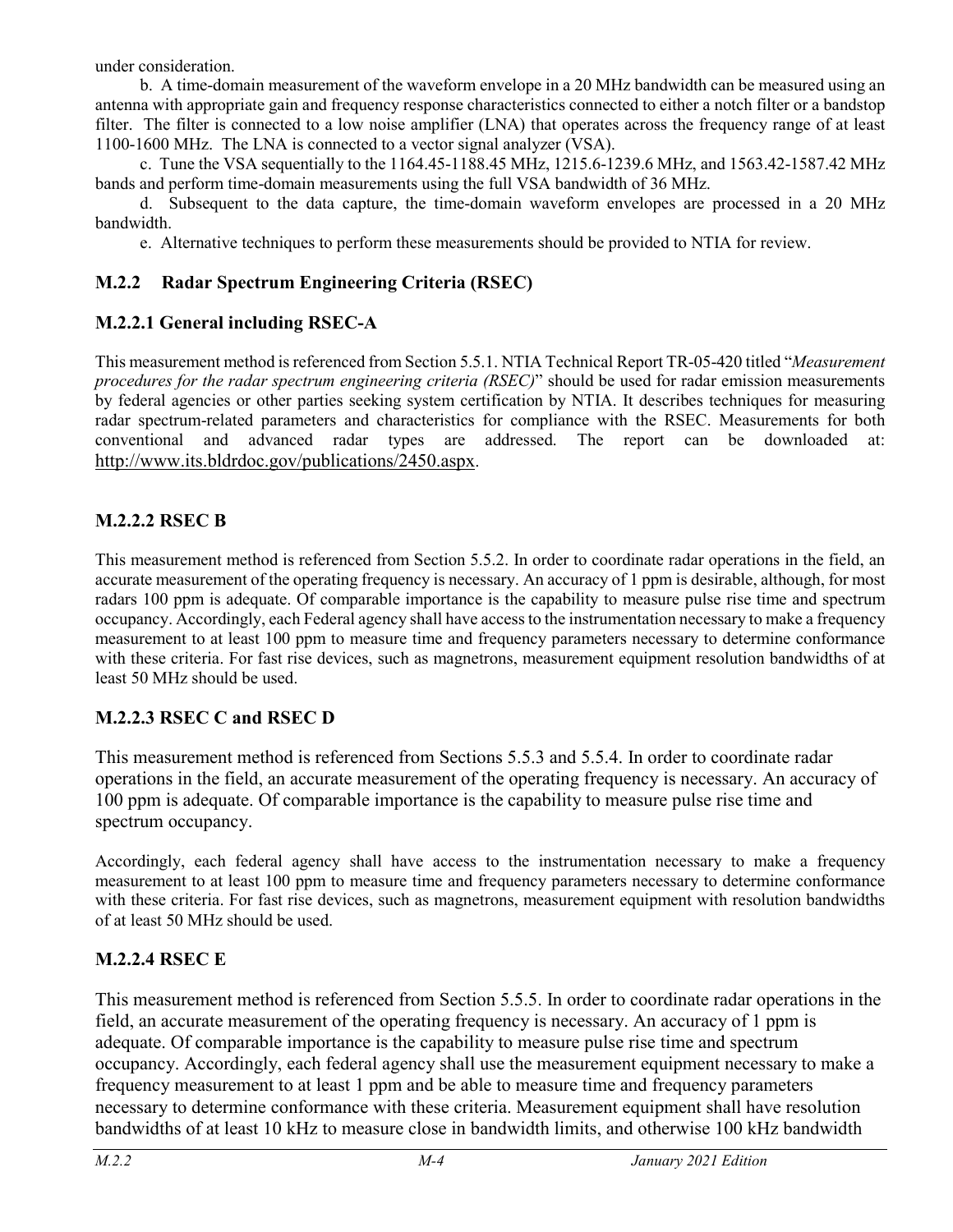below 1 GHz and 1 MHz bandwidth at and above 1 GHz should be used.

## **M.2.3 Measurement Methods for Interference Investigations**

NTIA has a long history of performing investigations of interference both to and from federal systems, including radars, satellite, and land mobile systems. Many of the investigations have included both onsite investigations and later field and laboratory tests. The investigations have often been performed by combined teams from the Office of Spectrum Management (OSM) working with engineers at the Institute for Telecommunication Sciences (ITS) and the FCC Enforcement Bureau. They typically begin their work with a detailed review of pertinent GMF records, system certification documents, FAS and IRAC documents. Then they follow up with field work. ITS uses ITS their test and measurement equipment to document and record necessary data and draw conclusions. Using the past interference investigations as examples, NTIA has developed general guidelines, methods, and procedures that agencies can use on their own to assist NTIA on new and future cases. The following steps, with additional details, can be used by the agencies to accomplish that task. If more information or guidance is required on methods and procedures for interference investigations, agencies should contact The Office of Spectrum Management.

The following steps addresses the series of events that need to be done to investigate and resolve, and hopefully mitigate the interference problem. The steps are as follows:

## **Step 1 Gather information about the interference event**

The first step is to gather information and data about the interference problem, and make some sort of initial report. It should give a good description of the problem along with how the data was obtained, who obtained it, and when/where it was gathered. This could be a written report of some sort, phone calls, emails, spectrum analyzer recordings, or other form of media. Many times the reports are taken at the field levels and passed up the agency's command chain, so that the person giving the information to NTIA in the IRAC or TSC is not the person that did the investigation or obtained the field level data.

NTIA has developed as PDF form that agencies can use to fill out and send back to NTIA with fields that allow them to fully document the interference problem. The agencies should use the interference form as best they can to provide when the event, noting how often it happens, what system is being affected, how it affects mission objectives and other fields. It can be helpful if NTIA and ITS engineers talk directly to the field office personnel about the interference problem, so details about the situation are not lost in translation. Of course this is only with the agency's permission to contact the field level engineers. Section 8.2.30 of the NTIA Manual provides guidance on the use of the interference reporting form and how to submit it to NTIA.

Gathering information from industry can also be important since key data parts of their systems are not published or available from the FCC. Typically, OSM management contacts the public affairs or government liaison office about any interference problems and then they in turn will supply local contact names and phone numbers of the right personnel to work with.

# **Step 2 Review the data and meet with agencies to discuss their findings**

In Step 2 a thorough review of the information and data obtained by the agencies by NTIA and ITS personnel, including management and technical review is performed prior to deploying a team for field investigations. If not taken properly or if misinterpreted, the data obtained by the agencies can lead to the wrong conclusions and the wrong decisions. This is especially true when a new type of interference problem arises. In some cases the initial spectrum analyzer recordings of the interference and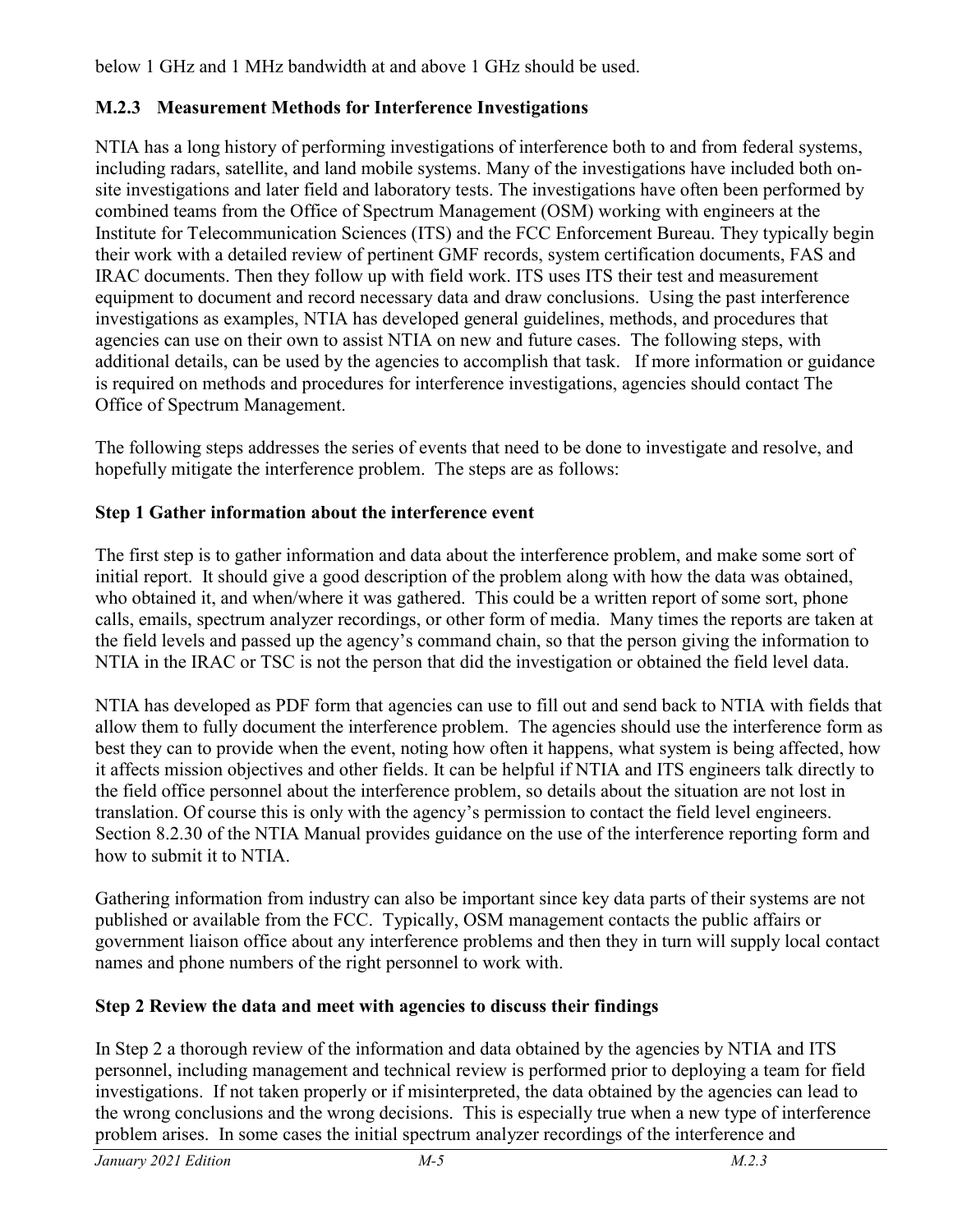misinterpreted the problem as being due to other federal systems and it had also misidentified the interference mechanism, which led to more confusion. The best approach is for field engineers to review and discuss the material, make notes or develop questions, and then meet face to face with NTIA or industry representatives to discuss the issues. They can aslo reads through the various reports that NTIA and ITS have published that cover the gamut of federal systems and the types of interference events that they document.

## **Step 3 Review GMF assignments, system certification files and Initial analyses**

When interference problems arise, especially in federal bands, the first thought should be to review the GMF assignments for that band for possible interference sources. A GMF cull needs to be done within some radius of the interference location to obtain the names of the systems and their assignment serial numbers that might be the source of the interference. For fixed terrestrial systems, the radius cull should be within the radio horizon as determined by the antenna height above ground; for airborne systems and terrestrial mobile systems, the area should be at least as large as the operating area. Once all the systems with assigned frequencies are identified, they need to be carefully reviewed to see if they might be a problem or have been a problem in the past. This would entail reviewing the transmitter power levels of suspect systems and any relevant notes for that assignment such as operating hours/locations and perhaps antenna sector blanking.

If the in-band cull yields no results for a possible source of interference, then the systems in the adjacent bands need to be researched as well, which may or may not include non-federal bands or shared bands. If the adjacent band is non-federal, then it can be problem identifying the tower sites or transmitters as the FCC does not require them to be listed in their license grants that are available online. At that point, the FCC is consulted to see what entities have licenses in the band of interest and the investigation progresses from there. Another consideration is the harmonics of another system causing the interference. A harmonic analyses is much more involved, but can be done by very carefully noting the exact frequency the interference appears on, and then reviewing the GMF assignments in lower bands for a multiplication factor of 2 or 3 that might occur on the cannel getting the interference.

# **Step 4 Perform on-site investigations**

The onsite investigation is crucial. If possible, the best procedure is to follow the interference signal in the victim receiver through its entire chain. That means taking spectrum analyzer measurements in the time and frequency domains of the interfering signal after the antenna, LNA, RF filter and finally the IF filter, before the signal goes to the detector or digitizer. It is also a good idea to do a spectrum survey of the environment to see what signals are present and their location in relationship to the system getting interference. This technique can be used to pinpoint the interference sources and save time during the field investigation. If possible the systems own antenna can be used to help find the azimuth or direction the interference is coming from.

Taking the measurements at these locations in the time and frequency domains lets the engineers see in detail the interference signal's true nature. Is it from receiver front-end saturation, or perhaps a small signal effect or an intermodulation problem? In many cases the experience of the engineer on-site is a key element of the investigation. In previous investigations, ITS engineers recorded the time domain signals of the interfering signal as part of their on-site work, and once they looked at them on a plot, it was easily identified them as a broadband OFDM signals, because they had measured them at the ITS laboratory for previous tasks.

On-site investigations need to be done in an expedited manner. Many times the federal agency uses the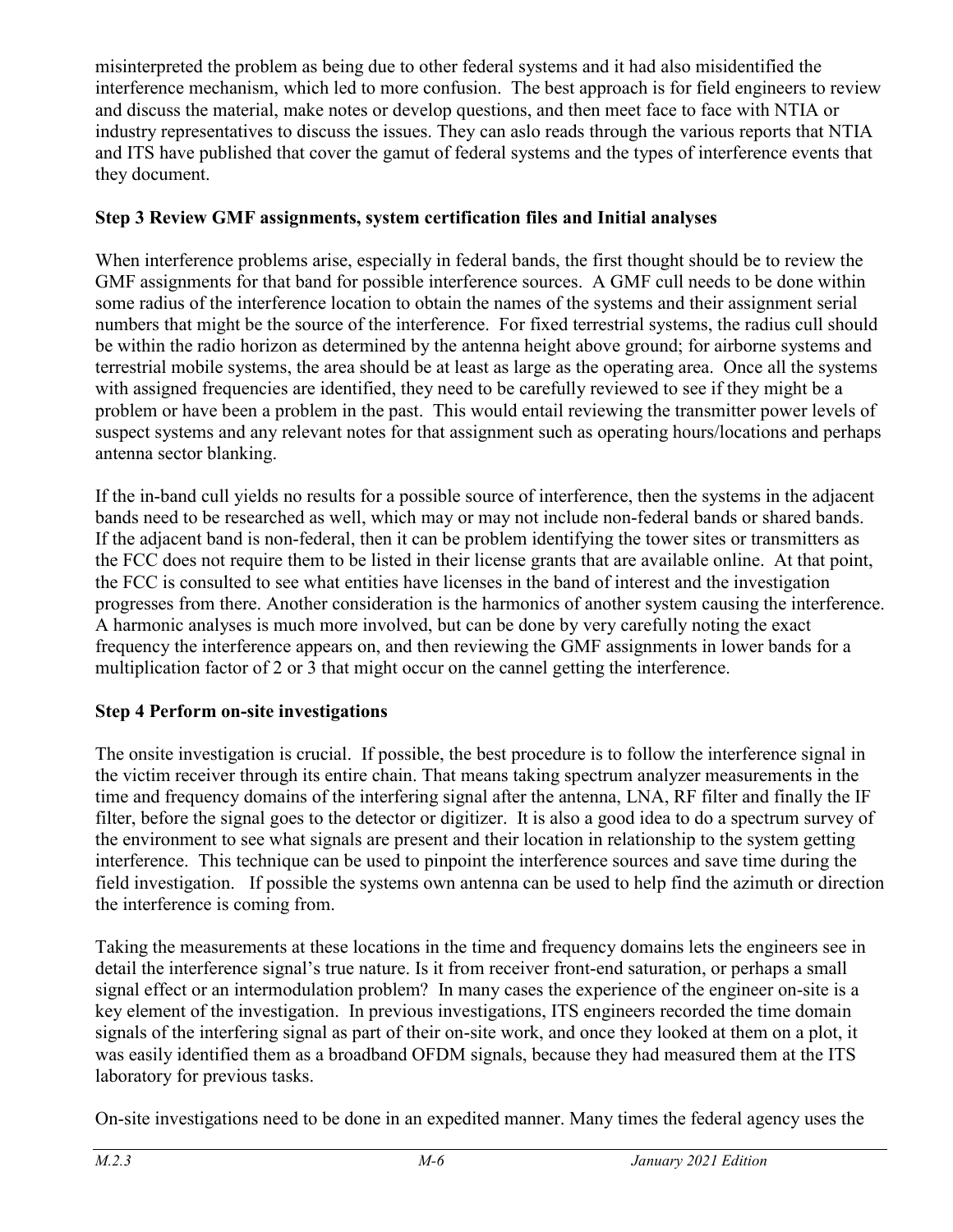system to complete their mission objectives. The system must be taken out of the network and off-line while ITS engineers perform the investigation and do tests. Afterwards, the system must be re-certified for operations before rejoining the network. This is especially true in the case of the weather and air surveillance radar systems. In the case of a non-federal system being involved, removing a tower from a broadband network costs lost revenue and perhaps angry customers wondering why their phone is not working. So the on-site work must be planned out with clear objectives in mind to minimize the down time. Often time it must be done late at night once air traffic has ceased operations and broadband traffic is lower as well.

# **Step 5 Consult with industry (if required)**

For interference cases that involve non-federal entities, industry representatives need to be involved in the process as soon as it is apparent that the interference is not just between federal systems. It is important to use industry expertise regarding its own systems. Typically this involves meeting with management of the company and then getting the contacts in the local area where the problem exists. NTIA used this approach in past investigations that involved Broadband providers as their management was first contacted about the potential problem and then ITS and SEAD engineers worked with the local network operators in to perform the initial measurement and verify that the macro base stations were indeed the cause of the problem. It was crucial to resolving the matter that the service provider's own engineers verified the problem and could tell their management that the problem was real and it was from their system, When Industry is a part of the whole process it is more cooperative.

## **Step 6 Identify the interference mechanism and the mitigation path**

There are many kinds of RF interference; before a mitigation solution can be identified, you first have to be able to identify the type of interference. The various types of interference can generally be grouped into three categories: High-power effects, small-signal effects, and non-linear effects. Once all of the data has been gathered by ITS and NTIA and the Federal agency, it needs to be carefully reviewed so that the correct mechanism is identified. Mistakes can lead to more confusion and a wrong (and therefore ineffective) interference mitigation option being chosen. A brief discussion of each type of interference is discussed and mitigation options are provided.

# **High-Power effect**

In a high-power effect, the interfering signal is strong enough to either burn out the components in the receiver or at the least cause a receiver LNA to saturate and/or ring causing system performance degradation or unavailability. This type of interference has been documented many times before as being a problem both to and from federal systems. It can be mitigated by reducing the power levels of the incoming interfering signal, with filter on the receiver input, to a level where the LNA does not get saturate. That exact level is not always known and it may take experimentation in the laboratory or field to obtain it. Note that care must be taken in how these solutions are used. For example in a radar receiver, initially its front end was configured with (in order): antenna, limiter, bandpass filter and amplifier. This configuration produced interference via the limiter-filter interface. But when the order of the limiter and bandpass filter was reversed (the front end order of components then being antenna, bandpass filter, limiter and amplifier) the problem ceased.

### **Small-Signal effect**

In a small-signal effect the interfering signal is *not strong enough* to cause the receiver's LNA to go into gain compression, bit its strong enough so that the receiver's bit error rate, block rate, probability of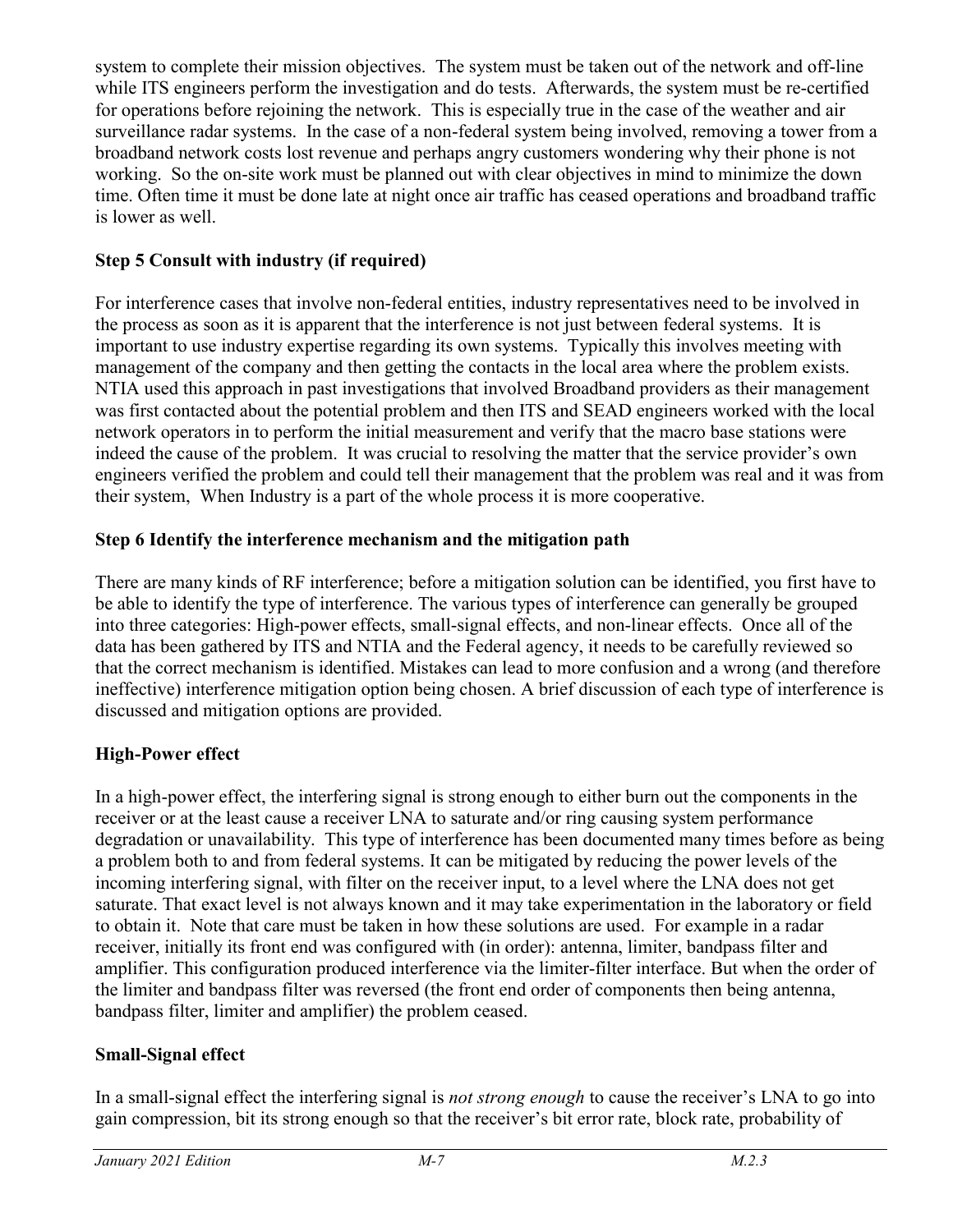target detection is reduced or some other performance metric is negatively affected. It may be reduced below some specified level of performance. It can be mitigated by adding frequency separation between the interferer and the receiver or additional filtering on the transmitter's emissions. Other options are to change the antenna orientations such that the antenna patterns of the systems (the victim and/or the interferer) are used to reduce the interference power. Many times, more than one mitigation option can be used at the same time so that extremes are not needed in any one solution to get rid of the interference. A combination of off-tuning, increasing horizontal and/or vertical antenna separation, and antenna downtilt can be used to mitigate interference. These effectiveness of these methods can be obtained either through field trails and/or simulations.

## **Non-Linear Effects**

In a non-linear effect, the interference causes an intermodulation effect in the receiver or a nearby structure. An intermodulation is the result of two or more signals mixing in the receiver, such that another signal is generated that causes the system to lose capacity or become inoperable. These types of signals are difficult to diagnose and define. They best way is to first do an analyses of the signals in the area, via a GMF search, to see if any combination of them added and subtracted might place a signal on a desired channel. Computer programs are available that will produce the various orders of the intermodulation frequencies given a set of input frequencies. In some cases, by reducing the power of one of the signals with an attenuator or some other means, the intermodulation effect will go away, as it's a function of the multiplication of the power.

For non-linear effects that are not generated in the receiver, but nearby from some structure, is an effect called rusty bolts. The only way to mitigate this type of interference is to move at least one of the systems off the frequency that is getting the interference or reduce the power of them such that the intermodulation no longer occurs. Finally if one of them is simply turned off, the problem will go away, such as the case of a federal earth station receiver that was getting a rusty bolts effect from a nearby tower that was generating a signal from being illuminated by a local TV station's tower. When the analog TV station ceased transmitting and transitioned to a digital signal on another frequency, the interference ceased.

# **Step 7 Post analyses of interference**

The post analyses address what OSM and ITS management and engineers do after the interference problem has been investigated on-site and after the initial analyses had been completed. The post analyses uses the data that was gathered in the field or laboratory work to develop a mitigation solution after the interference mechanism was identified. This could be a number of things, from making a computer model to develop frequency and distance separation curves to developing the specifications of a filter, or using other techniques as well. It might also include developing exclusion zones or antenna sector blanking.

Post analyses can also show that a regulatory change is required at times when the technical options can't solve all of the problems. For systems that use cognizant behavior to detect and avoid federal systems, a thorough review of the test certification waveforms may be warranted and changes might have to be made to them. Regulatory solutions can take a long time to be set in place as they must go through technical review and consultation with industry before the FCC can change its rules.

# **Step 8 Resolution of Interference**

The resolution addresses how the interference investigation was solved and tells which steps were taken to mitigate the interference. The goal of any interference case is to resolve it in some manner, to either show that it was real or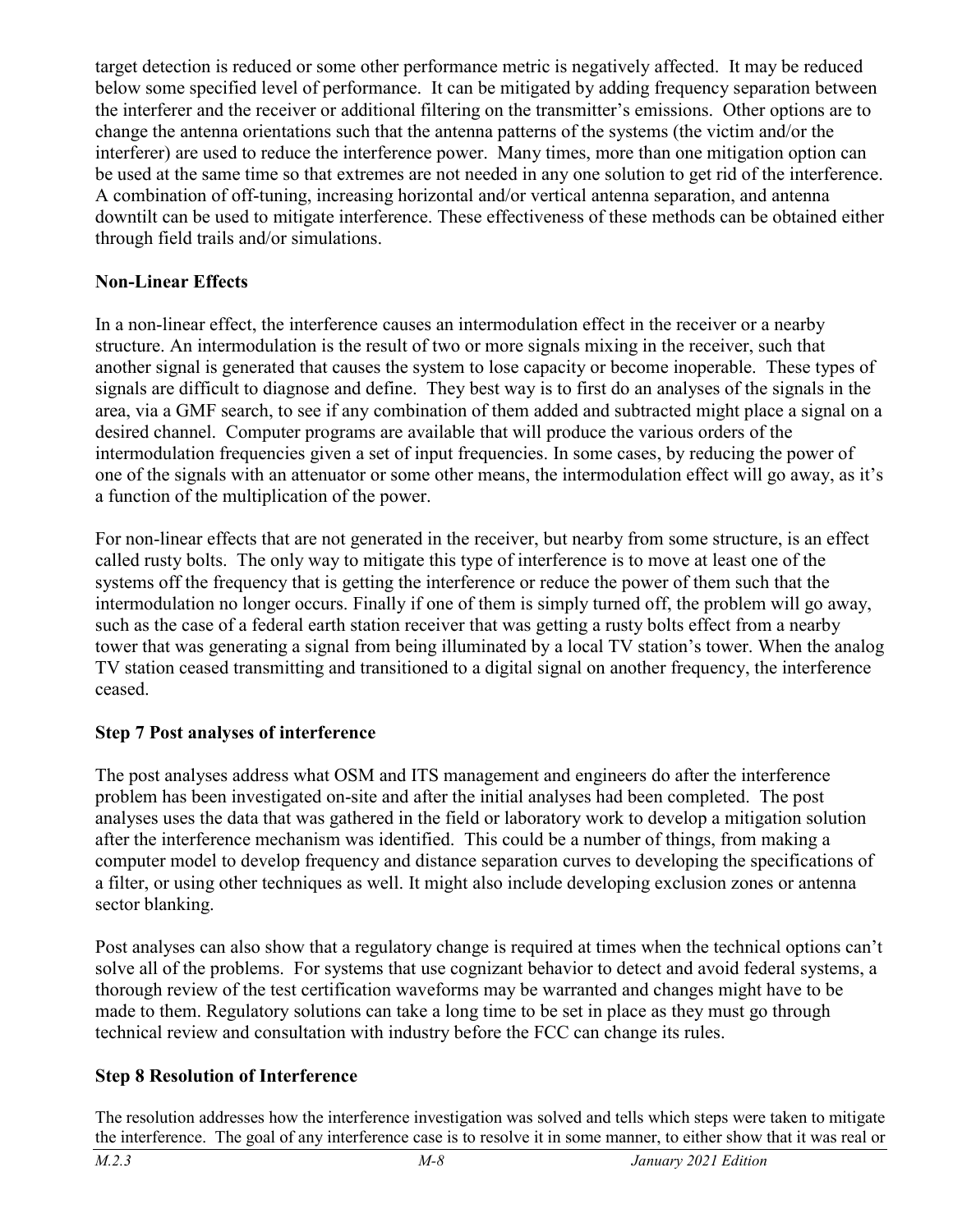not, and if it was to do something that is acceptable to all parties. The resolution can be a technical solution, administrative/regulatory, or political. In some cases it can be a combination of all three approaches.